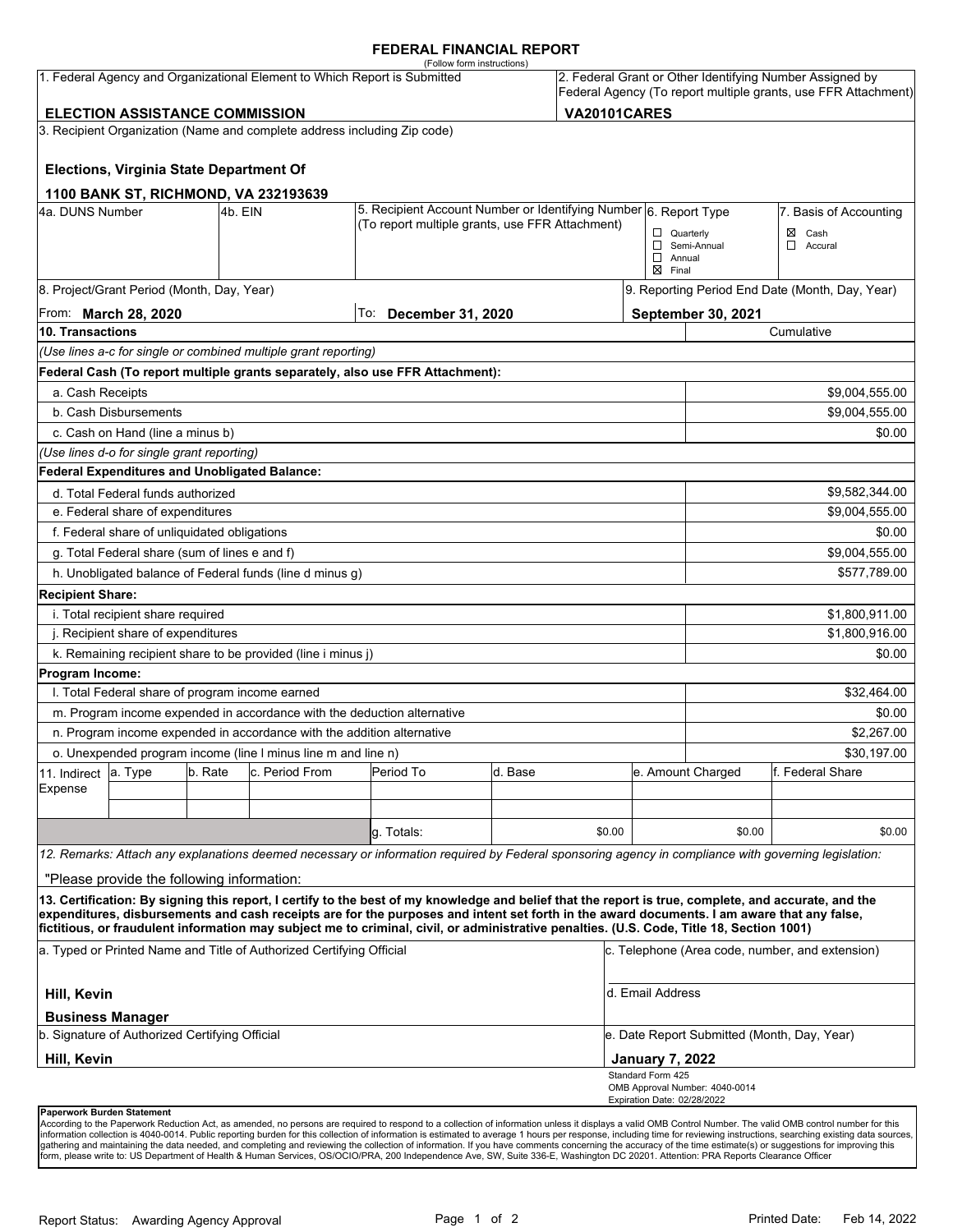#### (Additional Page) Federal Agency & Organization ELECTION ASSISTANCE COMMISSION

Federal Grant ID Recipient Organization

| <b>DUNS Number</b>                |                                                                                                                                                                                                                                                                                                                                    |
|-----------------------------------|------------------------------------------------------------------------------------------------------------------------------------------------------------------------------------------------------------------------------------------------------------------------------------------------------------------------------------|
| <b>DUNS Status when Certified</b> |                                                                                                                                                                                                                                                                                                                                    |
| EIN                               |                                                                                                                                                                                                                                                                                                                                    |
| <b>Reporting Period End Date</b>  |                                                                                                                                                                                                                                                                                                                                    |
| <b>Status</b>                     | Awarding Agency Approval                                                                                                                                                                                                                                                                                                           |
| <b>Remarks</b>                    | "Please provide the following information:                                                                                                                                                                                                                                                                                         |
|                                   | State interest earned (current fiscal year): \$0<br>State interest expended (current fiscal year): \$0<br>Program income earned (current fiscal year): \$ N/A<br>Program income earned breakdown (current fiscal year): \$ Source: e.g. Sale of<br>registration list<br>Program income expended (current fiscal year): \$ N/A<br>ш |

|                        |                     | <b>Federal Agency Review</b> |  |
|------------------------|---------------------|------------------------------|--|
| <b>Reviewer Name</b>   | : Augustyn, Arielle |                              |  |
| Phone #                |                     |                              |  |
| Email                  |                     |                              |  |
| <b>Review Date</b>     | : January 28, 2022  |                              |  |
| <b>Review Comments</b> |                     |                              |  |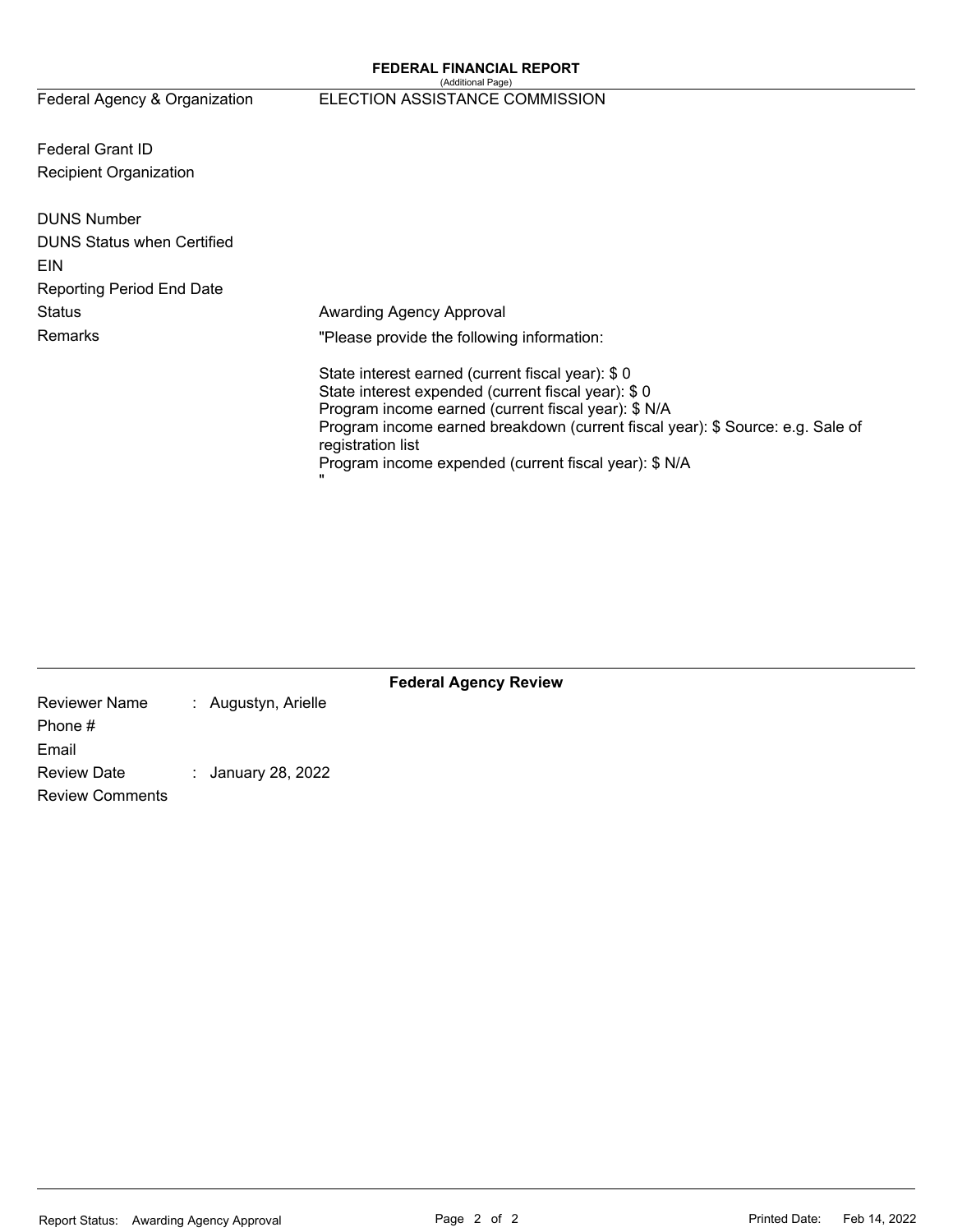# 2021-2022 EAC Progress Report

## 1. Login

Please enter the username and password provided by the EAC to begin the Progress Report. If you require assistance or  **have any questions, please contact [Grants@eac.gov](mailto:Grants@eac.gov).**

# 2. Verification

# 3. EAC Progress Report

 **1. State or Territory:**

Virginia

## **2. Grant Number:**

#### **3. Report:**

Final (Start of Grant - End)

### **4. Grant:**

CARES

#### **5. Reporting Period Start Date**

03/28/2020

#### **6. Reporting Period End Date**

12/30/2021

# 4. Progress and Narrative

#### **Final Progress Report:**

The final report is your opportunity to share the significant features of your project and present information about the  **results your project achieved.**

It should be written as if the reader has no previous knowledge of your project's activities. The report should cover the  **entire period of performance.**

 **Review and Self-Assessment:**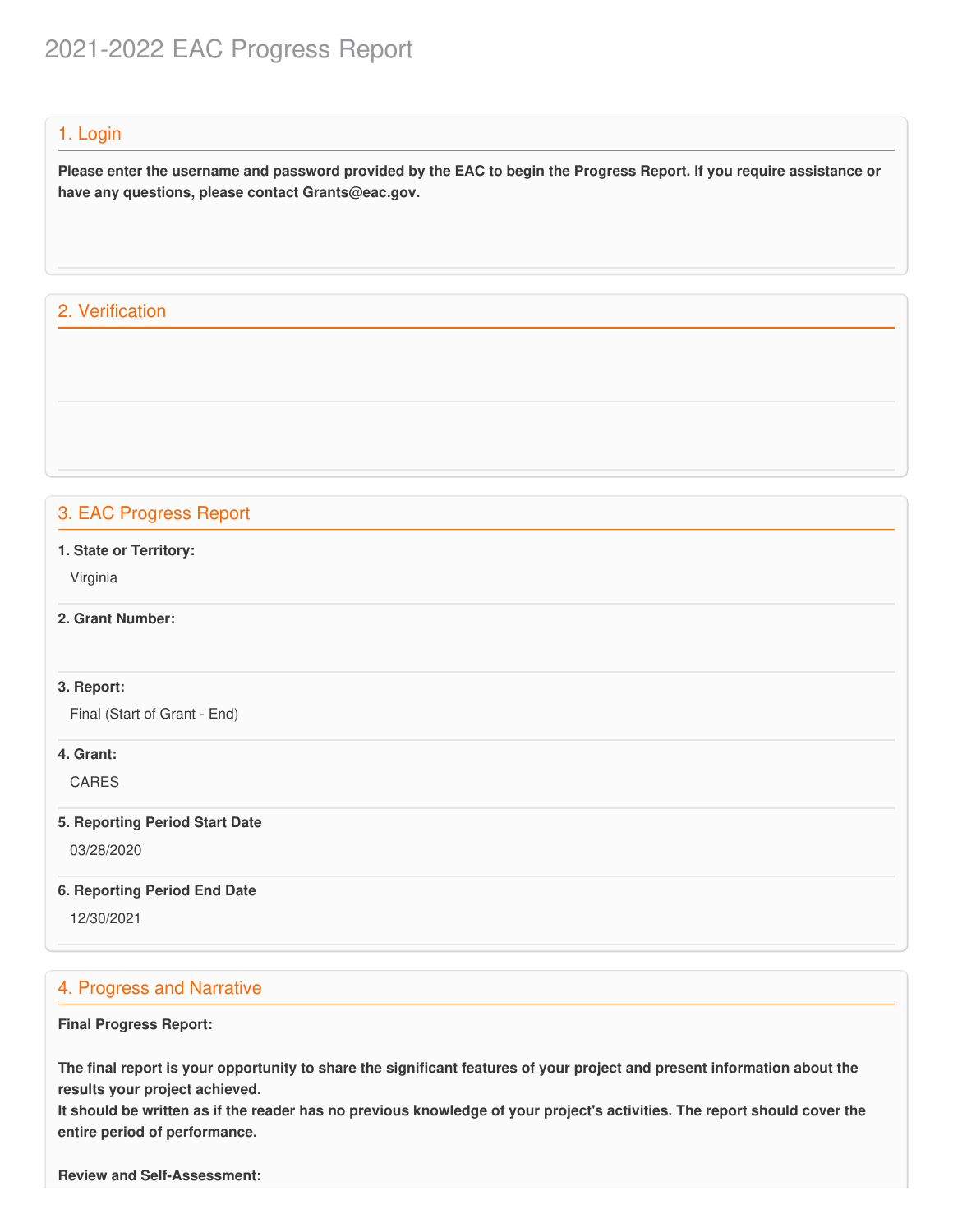### Review and highlight all activities that occurred during the implementation of the project, including an assessment of your **performance.**

 The Virginia Department of Elections (ELECT) used the CARES ACT funds at both the state and local level. At the state level funds were used to purchased PPE supplies for both the Congressional Primary and Presidential election. PPE supplies were in high demand during the spring of 2020. With the state centralized approach Virginia was able to obtain supplies at sensible prices to distribute to local registers of the Commonwealth. In addition to PPE supplies the state also initiated a statewide public relation's campaign to educate votes on how to be safe and participate in the Presidential election. Over 80% of the funding received was granted to the 133 local registers to use within the grants guidelines to ensure safe elections for the 2020 federal cycle. Performance related to the grant was outstanding as the elections in Virginia were held with minimum disruptions related to COVID.

#### **7. CARES Grant Specific:**

#### **Describe in detail how you used the funds to address the pandemic.**

 CARES Act funds were used to purchase PPE supplies in Virginia for the Congressional Primary elections and the November Presidential election. For the Primary election the Virginia Department of Elections purchased the PPE supplies directly and distributed the items to local elections offices based on surveys conducted by ELECT. For this election no match funds were used.

 The November election, ELECT distributed over 80% of the federal award/match funding to all localities throughout the Commonwealth of Virginia. In addition to funding passed through to localities ELECT purchased PPE supplies, initiated a statewide public relations campaign to educate voters on voting during a pandemic and how to participate in the election. ELECT spent approximately 94% of the federal award and required state match. Local registers used the funds passed through to them to purchase items to protect employees, hire additional personnel, supplies, hazard pay for employees related to elections and voting processes items such as drop boxes.

#### 8. Describe the major issues you faced in dealing with the pandemic and how you addressed or resolved those issues.

 Major issues for Virginia was for the June Congressional primary's obtaining PPE supplies as Virginia was in competition with the nation to procure items needed for the election in a compressed timeframe. In additional to the supply issues the major effort required to get enough workers for offices and polling locations due to the fear of the pandemic. Elections pooling spaces for the most part are not set up to handle social distancing easily, with many functions typically requiring individuals to work in close proximity with one another. In addition many elections workers are elderly or vulnerable to COVID-19 due to physical conditions that required the recruitment of new workers for the elections without the institutional knowledge of how elections work.

#### **9. Provide a description of any training conducted, including security training.**

No security training

#### **10. Subgrants:**

#### **Did your office provide subawards to local jurisdictions during this reporting period?**

Yes

#### **11. Describe the activities carried out by your subgrantees during the reporting period.**

 Funds were passed through from the state based on a based amount plus per capital population. Local registers used the funds passed through to them to purchase items to protect employees, hire additional personnel, supplies, hazard pay for employees related to elections and training of pool workers who were working elections for the first time. Additional items such as drop boxes and security monitoring to help protect the public and employees by limiting contact. Other categories for the sub grantee includes staffing, supplies and voting processes. One final survey is in process to verify no equipment was purchased with grant funds.

 **Provide a breakdown of aggregate subawards expenditures across major categories.**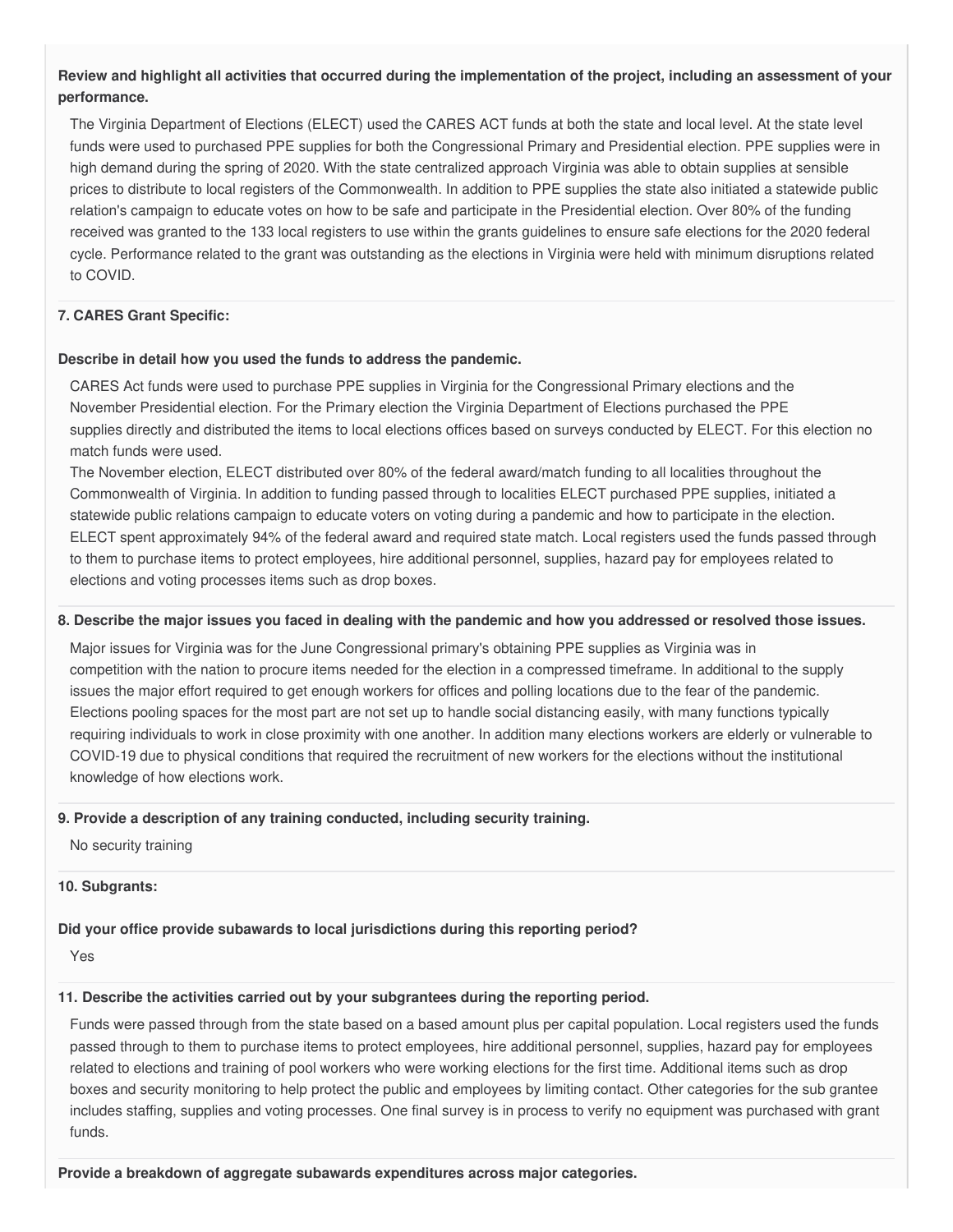#### **12. Match:**

#### **Describe how you are meeting or have met the matching requirement.**

The Commonwealth appropriated the required cash match for the federal award.

### 13. Report on the number and type of articles of voting equipment obtained with the funds. Include the amount expended  **on the expenditure table.**

NA

#### **14. Impact:**

### Write an assessment of how your project has impacted the problems you were trying to solve. Were there unexpected **benefits? Shortfalls?**

 The successful Congressional Primary and November Election during the pandemic showed the Virginia election community adaptability and votes adjustment to change. Virginia amended its voting rules to allow easier/safer voter participation. Based on public participation some voting changes were made permanent to allow for continue increase in participation rate. An additional benefit was an increase in the number of new pool workers and more citizens understanding of the election process. Shortfalls was the election infrastructure related to supplies, U.S. postal service and other resources needed to conduct national elections with competition among states.

#### **15. Lessons Learned:**

### Provide a review of your successes and suggest ways that your experience may be helpful to others. Did you make  **permanent changes to your processes? What are some areas of potential improvement?**

 Virginia made changes to some of its voting rules to facilitate returning of ballots and when voting can occur. Broaden engagement with vendors from both a state and local level outside of normal supply chain related to elections. Funding procedures development to ensure a fair and equitable disbursement of funds. Policy for collecting data from sub grantees and accounting of funds spent.

#### **Login Capture**

### 5. Expenditures

# **16. CARES COST CATEGORIES - FEDERAL**

 Supplies: : \$1355263 Subgrants: : \$7556648 Voter Education/Communications: : \$92644 Total : \$9004555

**Comments:**

# **17. CARES COST CATEGORIES - MATCH**

 Subgrants: : \$1511330 Voter Education/Communications: : \$71545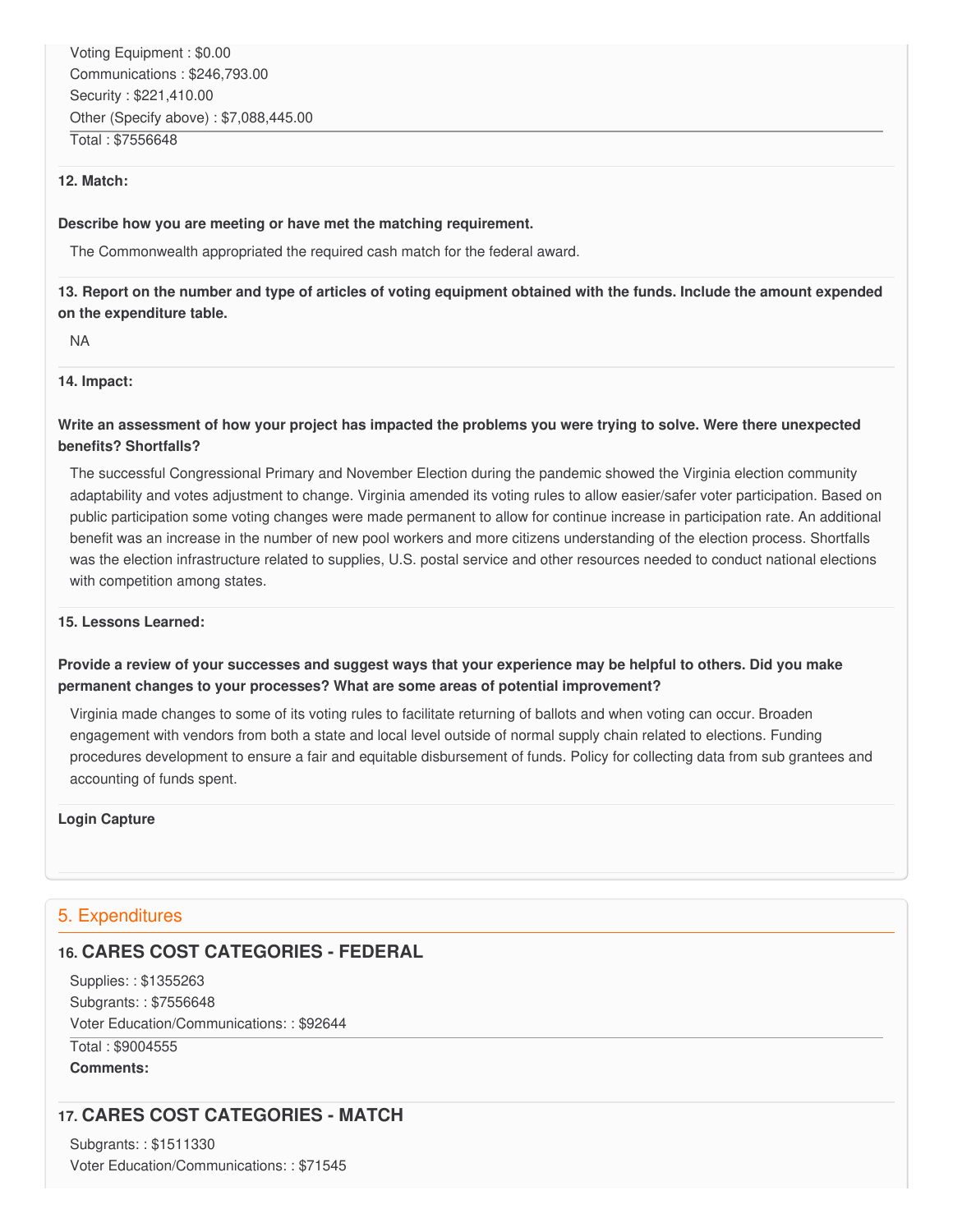#### Total : \$1800916

**Comments:**

# 7. Expenditures

#### **18. Confirm Total CARES Expenditure Amounts**

 Federal : \$[9,004,555.00](https://9,004,555.00) Match : \$[1,800,916.00](https://1,800,916.00) Total : \$10805471

 **OMB CONTROL NUMBER: 3265-0020**

# 8. Certification

 **Name and Contact of the authorized certifying official of the recipient.**

**First Name**

Kevin

**Last Name**

Hill

**Title**

Business Manager

**Phone Number** 

**Email Address**

 **19. Add another contact to send a copy of submission confirmation and edit link?**

 **Signature of Certifying Official:**



Signature of: Kevin A Hill

9. Report Submitted to EAC